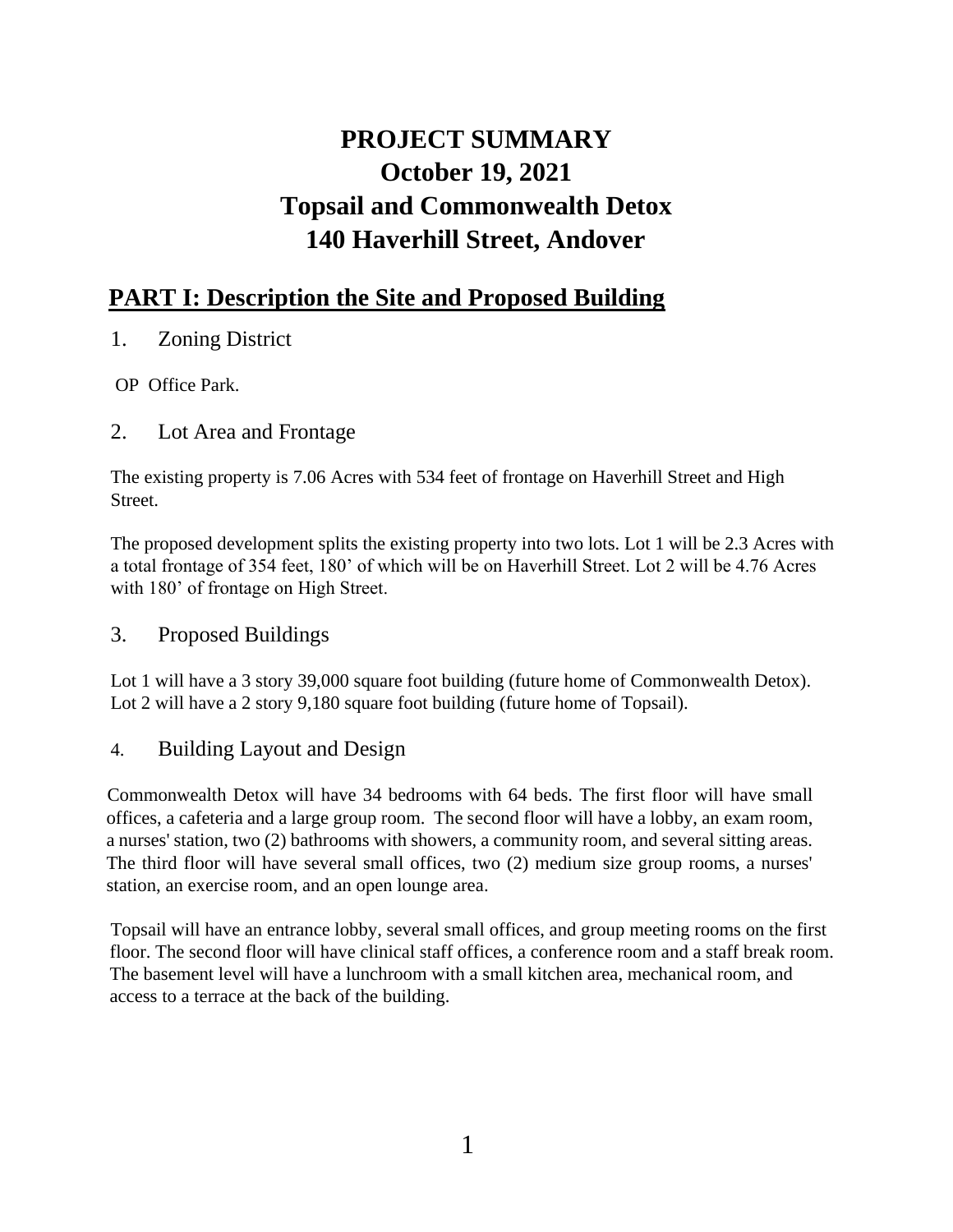#### 5. Water and Wastewater

Water will be supplied by the existing 6" water line which extends onto the site from Haverhill Street.

Wastewater will flow to the existing sewer service extension from Haverhill Street.

Easements for both services will be created to allow connection of the building on Lot 2 over Lot 1.

6. Fire Department Access

Fire department access will be over the existing driveway entrances which will remain in the redevelopment proposal.

A fire hydrant is located at the Haverhill Street entrance.

The building on Lot 1 will be serviced by a fire sprinkler system

#### 7. Stormwater Management

The existing site is serviced by a stormwater management system consisting of catch basins which flow to a detention pond area at the center of the site. The existing system will be modified to accommodate the new site layout; however, the modifications will be minimal due to the fact that most of the existing pavement will remain.

### 8. Parking

The site currently has 160 spaces. That number will be reduced to 153 spaces. Topsail's day services are parked as required for a clinic in the Office Park District: one parking space for each 200 square feet of net floor area and four parking spaces for each doctor. That total is 66 spaces. As a clinic, Commonwealth Detox would require 215 spaces. However, a lesser number of spaces will be required given the business plan of the facility. The ZBA will be requested to grant a variance and/or a reasonable accommodation to allow 87 parking spaces for Commonwealth Detox.

Six (6) handicap spaces will be included in the total count of 153 spaces, two at Topsail and four at Commonwealth Detox.

### 9. Deliveries

Deliveries to the rehabilitation hospital will be in an enclosed courtyard area behind the building on the lower level.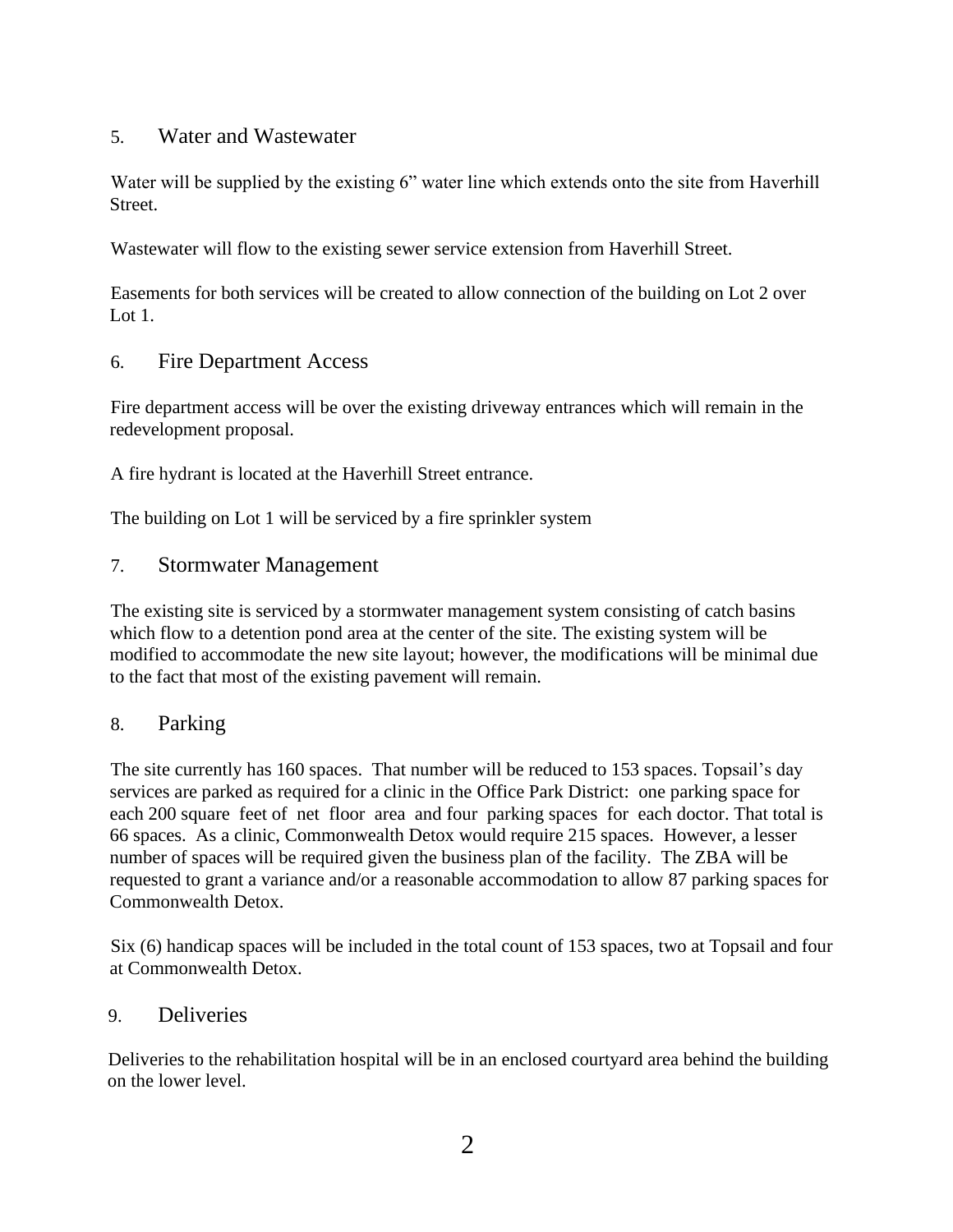### 10. Garbage Removal

A double garbage dumpster area will be located within the delivery area at the lower level of the rehabilitation hospital on Lot 1.

A single small dumpster will be located on the west side of the building on Lot 2. This dumpster will be capable of being rolled out of the enclosure for pickup by a dumpster truck.

# **Part II: Programmatic Aspects of the Facility**

# 1. Type of Facility under State Regulations; Licensing Requirements

The Applicant proposes to operate an Acute Treatment Services (ATS) facility. This is the medical withdrawal/detoxification component. The applicant also proposes to operate Clinical Stabilization Services (CSS), a nonmedical post-withdrawal component. Both ATS and CSS are regulated by 105 CMR 164.000, Licensure of Substance Abuse Treatment Programs. These are all inpatient services. Current Outpatient services will be offered in a separate 9,180 +/- square foot building. The licensing requirements can be found in 105 CMR 164.000. The requirements are 80 pages long and can be found in PDF format here:

htt s://www.mass. °ov/files/documents/2()17/09/1 1/1 ()5cmr164.

2. Program Objectives

The objective of the program is to safely and effectively, through medical and clinical means, stabilize and detoxify someone from alcohol or substance dependence and to make necessary and appropriate aftercare recommendations that are clinically and medically informed with attention to the needs and presentation of each individual client.

The facility proposes to implement evidence-based medically assisted treatment, cognitive behavioral therapy, dialectic behavioral therapy, motivational interviewing and several other evidence-based treatment methodologies. Furthermore, the facility intends to develop programs that provide staff access to and professional training in emerging evidence-based treatments such as culturally informed evidence-based practices, by partnering with local teaching hospitals and universities.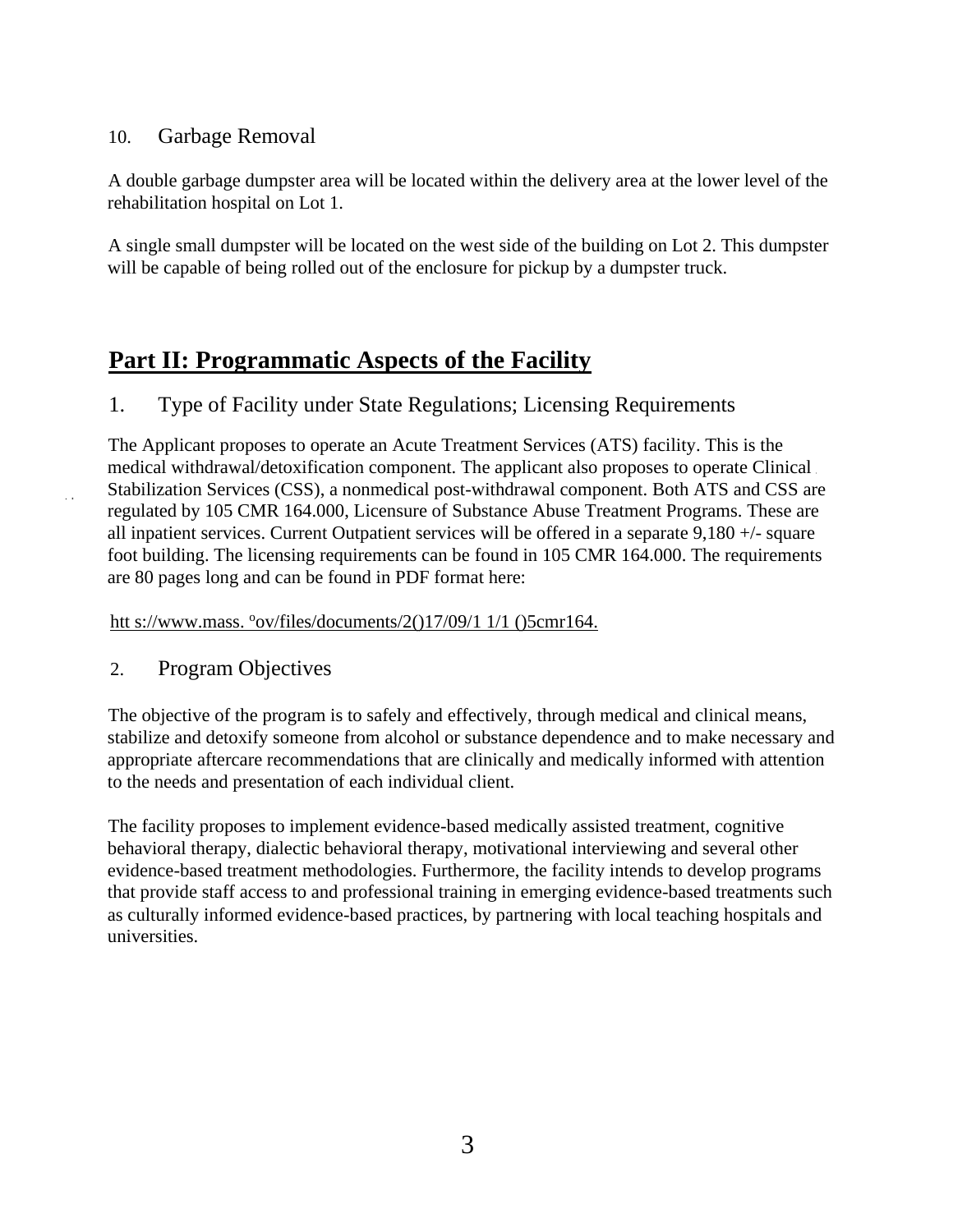- 3. Personnel Overview and Qualifications
- Medical Director Licensed MD in Massachusetts with significant experience treating persons with addiction. Mandated.
- Executive Director Masters level professional with extensive experience leading a  $\frac{1}{2}$ residential addiction treatment program. Approved by Massachusetts Department of Public Health (DPH) as a Program Director.
- Nurse Manager MSN with significant experience leading medical team addressing  $\frac{1}{2}$ addiction treatment. Mandated.
- Nurse Supervisor of each medical shift shall be led by a BSN. Mandated. sk.
- \* Staff Nurse RN or LPN approved to dispense medications used in residential treatment. Mandated.
- \* Clinical Supervisor Master Level licensed independent clinician with a minimum of 4 years of experience supervising clinicians treating persons with addiction. Mandated.
- Counselors Masters level and/or licensed substance abuse/mental health counselors sk. meeting all Massachusetts requirements. Mandated.
- Case Managers B.A. or B.S. level education and experience with treatment planning for  $\mathcal{L}$ persons with addiction. Mandated.
- \* Behavioral Health Technicians High school graduate with experience recovery coaching for persons with addiction. Mandated.
- \* Security Guard High school graduate with training in de-escalation tactics, CPR and how to handle aggressive verbal or physical confrontation of any member of the public who tries to enter the facility or harass the clients.
- Food Service Director Required to meet all Massachusetts and Andover regulations  $\ast$ and have experience/expertise in dietary factors that enhance the recovery from addictions process.
- 4. Personnel Breakdown by Shifts (See separate file).
- 5. Procedures upon Intake; Privacy Rights

After reviewing federal and state laws, the Applicant has determined that it cannot ask clients to waive privacy rights. Commonwealth Detox will strictly adhere to such laws, including HIPPA regulations, which require extensive and significant care to protect client confidentiality and privacy.

All admissions to the program will be made by appointment. The facility will not accept walkins. However, if someone was to arrive without a scheduled admission, the staff of Commonwealth Detox will facilitate safe transportation to an appropriate program and/or location.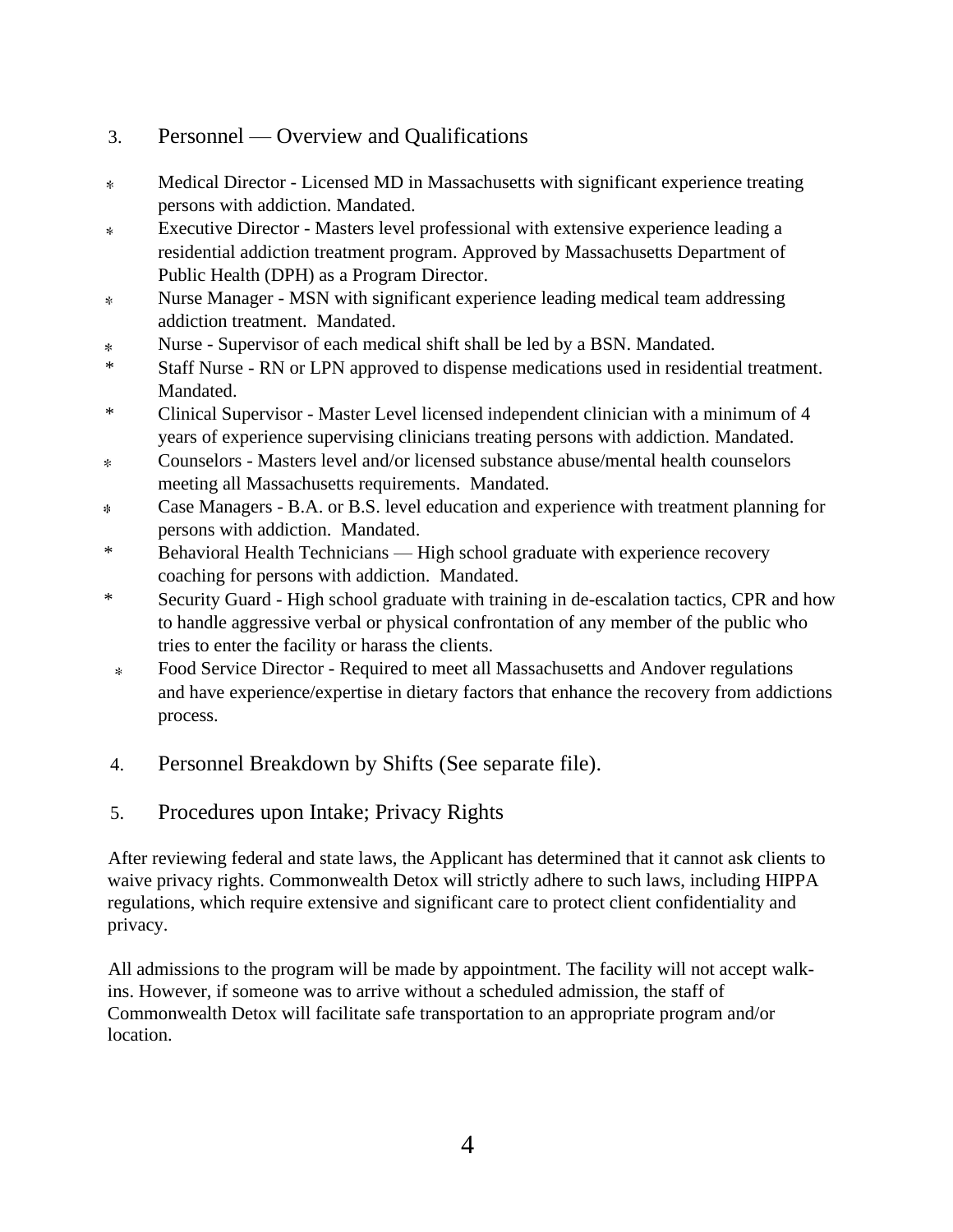Whenever a person with addiction and/or a referral entity contacts Commonwealth Detox for admission a telephone screening shall be conducted. Only after the person is deemed to meet admission criteria of the program shall an admission/evaluation time be given. During that telephone screening before the appointment is made, safe appropriate transportation to the facility shall be determined. Commonwealth Detox will be available to provide that transportation, if needed. Never will it be an acceptable plan that the prospective patient drives himself, walks to the facility, or uses public transportation.

The vast majority of clients will arrive via family transportation or transportation provided by the facility in one of the facility's passenger vehicles (a Ford Explorer or similar type vehicle). All clients must have been medically cleared by a physician prior to their arrival and must be ambulatory and medically stable. Commonwealth Detox is not an Emergency Room and no client will be arriving if having an emergency.

At the time of admission, all clients will undergo an extensive medical and clinical assessment by the medical and clinical staff, including substance use history, treatment history, a biopsychosocial assessment, as well as an assessment of each client's knowledge and awareness of available treatment modalities. Findings from the assessment will be reviewed by both the medical and clinical team and an individualized treatment plan will be created and presented to each client. Clients will be given all pertinent information on available treatment modalities and how they may be effectively incorporated.

# 6. Procedures upon Voluntary Departure (Client Leaves Mid-Program); Police **Notification**

All clients will be at the facility voluntarily. Clients who choose to be admitted do so of their own free will and volition. If a client decides not to complete the program or recommended medical or clinical treatment plan, they may do so after receiving medical and clinical advice from the staff.

Several AMA (against medical advice) and ACA (against clinical advice) blocking techniques will be employed, including staff and family interventions to convince the client to complete treatment recommendations. However, if a client decides to leave prior to the completion of treatment, the client must provide their own transportation home by calling an immediate family member, or, in the alternative, transportation will be provided by the operator. If for some reason a client refused the free and readily available transportation provided to them and decided to simply "walk off' of the facility, an immediate notification would be provided to local authorities if the client were deemed a safety risk and the client would be followed by a staff member until a family member or local authority intervened.

During the admission process, the patient will sign an agreement stating that when discharge from the program occurs, the patient agrees to have the facility provide/arrange transportation departing the facility. This will be the policy regardless of the reason for discharge. The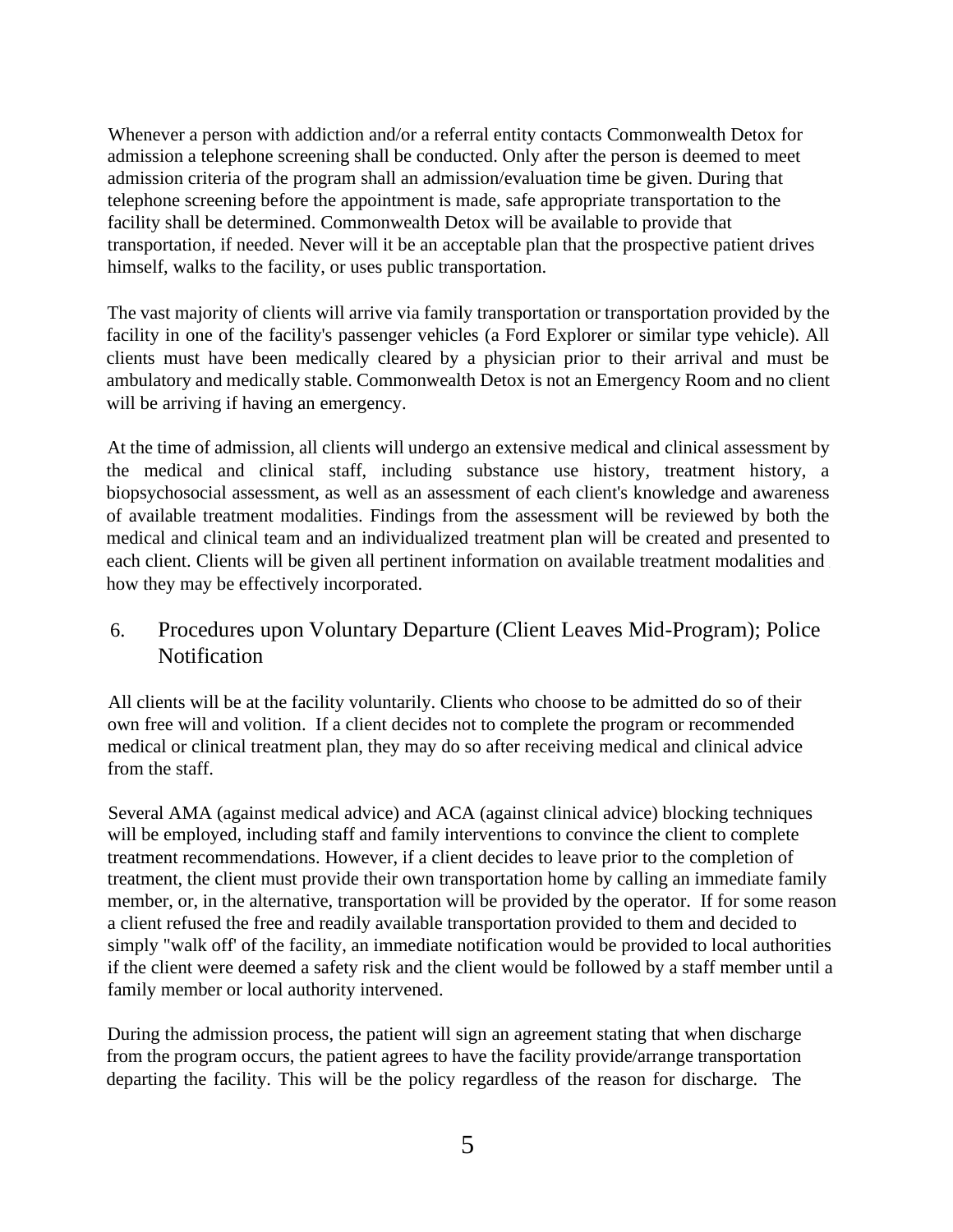facility will transport door to door if the patient is entering a new treatment program. If the patient requires medical transportation to a medical facility, Commonwealth Detox shall utilize a private ambulance service. Should the patient be returning to his home community, transport will either be made to that community or to local public transportation. If public transportation is used the patient will be provided with adequate funds/passes and staff will remain with the patient until the patient has left the area.

Although the staff will employ counseling/support to encourage the patient to stay in treatment, ultimately if any patient decides to leave the program it cannot be prevented. Should the patient insist on leaving without program approved transportation and staff deems that the patient poses any safety risk to self or community, public safety officials will be contacted. Federal confidentiality regulations prevent the operator from identifying the person as a patient. However, any information such as current medication, mental status, risk factors, personal description, and the direction the patient was heading can and will be provided to safety officials.

The patients will sign a statement of understanding of this procedure during their admission process.

While consideration was given to having patients sign a release that would allow the operator to call the Police Department if the patient leaves the program without transportation, it was ultimately determined that this practice would be considered a barrier to treatment. Furthermore, federal confidentiality regulations allow patients to revoke any release they may have signed.

The program is allowed to release pertinent information to qualified medical/safety personnel when a safety and/or medical emergency occurs. Should a patient decide to leave the program and refuse transportation *and a safety risk is determined*, the patient will be informed that the program will need to call emergency public services. Often, this reality will motivate a patient to accept the program's transportation services.

The operator will be committed, should someone leave the building AMA or ACA and simply walk down the street, to have a staff member follow the client until picked up by family or police. This may be included as a condition in any required local approval.

### 7. Procedures upon Completion of Program

Discharge planning begins at admission. As stated above, after full medical and clinical assessments of each client, individualized treatment plans will be made and given to each client including recommended aftercare plans. Discharge planning for individuals will include

- Recommendations for follow up medical and clinical care with an approved provider;  $\ast$
- \* Referrals to licensed facilities for those seeking lower levels of care such as Intensive Day or Night Treatment; and